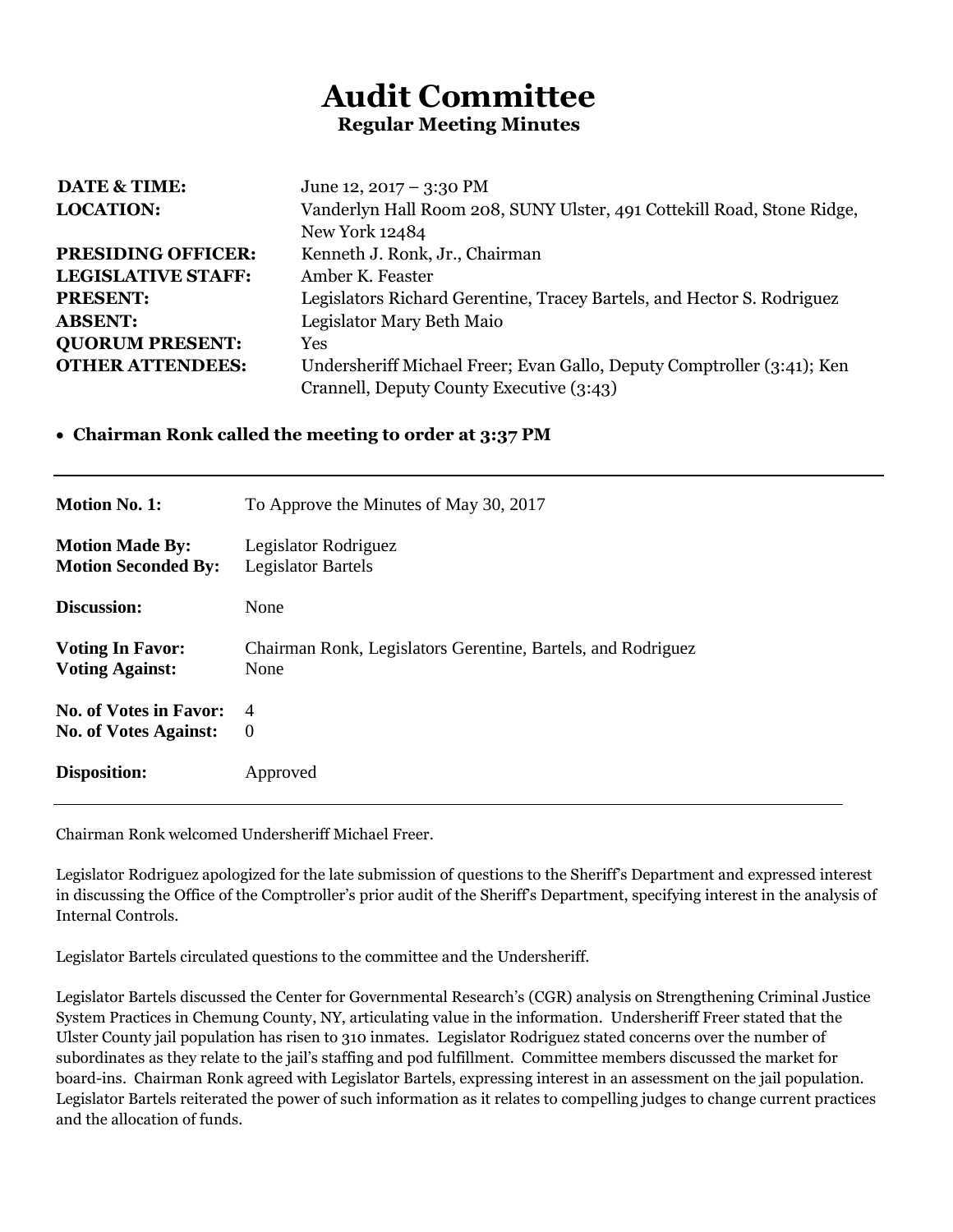Legislator Gerentine agreed that Legislator Bartels' points are useful and questioned whether such an analysis is within the scope of the Committee's authority. The Committee discussed the scope and limitations of its authority.

Undersheriff Freer explained that the Sheriff Department is accredited by the New York State Division of Criminal Justice Services, which requires compliance with 132 standards in the criminal division alone. This accreditation requires proof that standards are met each year, with an audit performed every five years to ensure compliance. Additionally, Undersheriff Freer stated that an external audit of the Civil division's financial records is performed every other year. A report is produced for each of these audits.

Legislative Fiscal Analyst to circulate CGR's analysis on Strengthening Criminal Justice System Practices in Chemung County, NY; Undersheriff to provide prior external audit reports; Sheriff's Department to answer questions provided by Legislators Rodriguez and Bartels.

Chairman Ronk opened the discussion on the County's contracts with Family of Woodstock.

Legislator Rodriguez proposed a question to Mr. Crannell, asking which Family of Woodstock program he believes should be studied for improvement. Mr. Crannell complimented Family of Woodstock, stating that the Organization has never closed a program. Mr. Crannell stated the he would take a different approach and questioned whether the Organization is overextended. Legislator Bartels expressed concerns of overextension as it affects all programs offered.

Mr. Gallo stated the some of these concerns may be addressed in the Comptroller's audit which is currently underway.

Chairman Ronk voiced interest in investigating the outcomes of the One80 Program along with the financing, wait list, and alternative options for applicable youth to determine if more funding is justified.

Mr. Crannell expressed concerns over making changes to this program too early as doing so may affect the County's eligibility for grant funding in the future.

Undersheriff Freer discussed the effects of Family Court on the jail and diversion services populations.

Chairman Ronk opened the discussion on the creation of a Request for Proposal (RFP) on an audit of the Family Court Capital Project. Committee members discussed the scope of the audit.

Committee members discussed concerns over the initial budget for the Family Court Project.

| <b>Motion No. 2:</b>                                                                                                                 | To authorize the Legislative Fiscal Analyst to work directly with the<br>Department of Purchasing in order to create a Request for Proposal (RFP) for<br>an audit of the Family Court Capital Project. |
|--------------------------------------------------------------------------------------------------------------------------------------|--------------------------------------------------------------------------------------------------------------------------------------------------------------------------------------------------------|
| <b>Motion Made By:</b><br><b>Motion Seconded By:</b>                                                                                 | Legislator Rodriguez<br><b>Legislator Gerentine</b>                                                                                                                                                    |
| <b>Discussion:</b>                                                                                                                   | None                                                                                                                                                                                                   |
| <b>Voting in Favor:</b><br><b>Voting Against:</b><br>No. of Votes in Favor: 4<br><b>No. of Votes Against:</b><br><b>Disposition:</b> | Chairman Ronk, Legislators Gerentine, Bartels, and Rodriguez<br>None<br>$\theta$<br>Approved                                                                                                           |